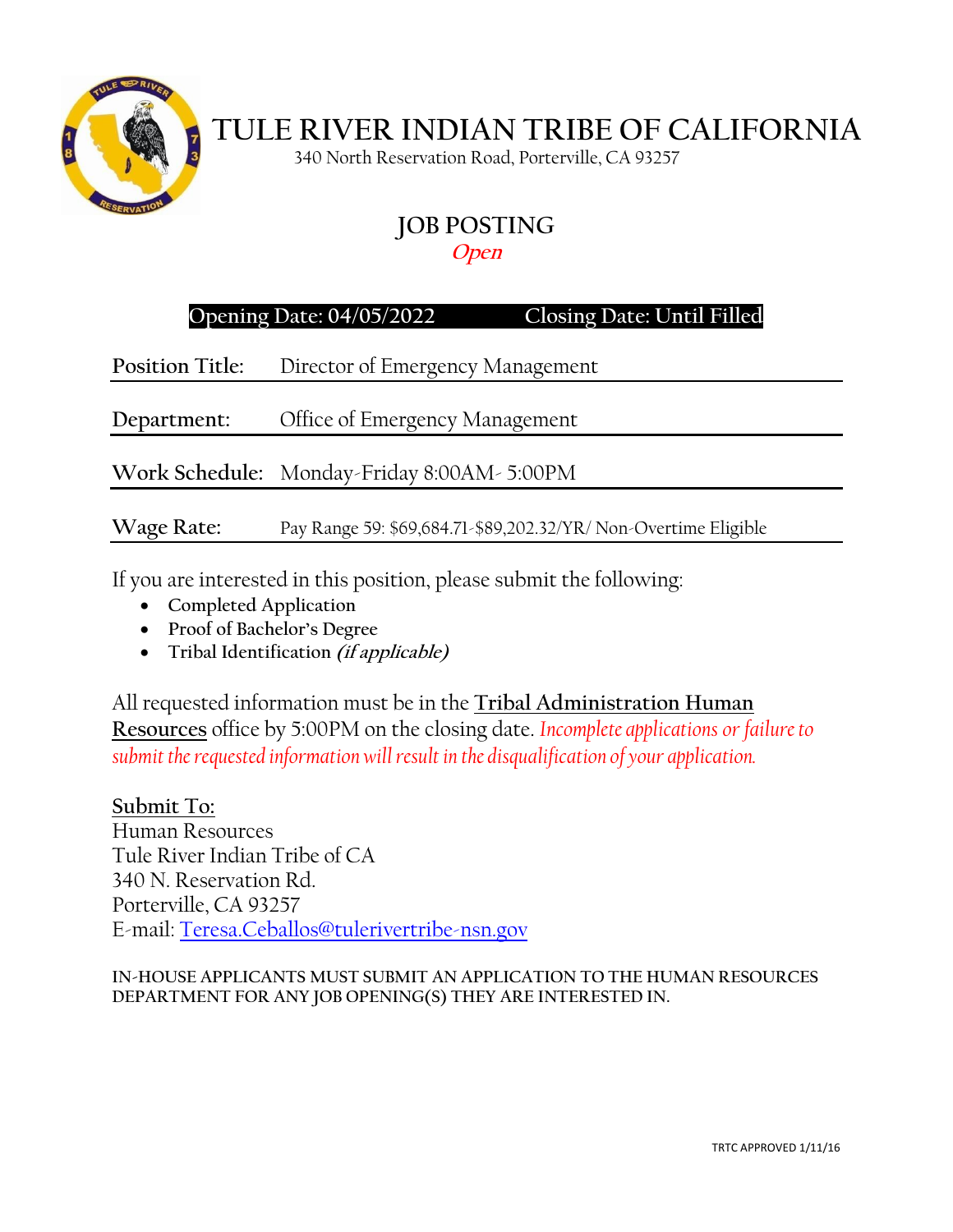

**TULE RIVER INDIAN TRIBE OF CALIFORNIA**

340 N. Reservation Rd. Porterville, CA 93257

## **JOB DESCRIPTION**

**POSITION:** Director of Emergency Management **WORKSITE:** Tule River Indian Reservation

 129 S Reservation Rd. Porterville, CA 93257

#### **GENERAL POSITION DESCRIPTION**

Under direction of the Tribal Administrator, the Director of Emergency Management is responsible for planning, implementing, and maintaining the Tribes Emergency Management programs; ensuring that plans are prepared, reviewed, and updated as needed, coordinating training exercises, acting as liaison to outside agencies in coordination of major disaster response and recovery, and managing all incidents involving public safety.

#### **DUTIES & RESPONSIBILITIES:**

- 1. Organize and prioritize, meet deadlines, work with minimal supervision and multiple interruptions, exercise judgment and adapt instructions/directions from one assignment to another. Possesses the ability to multi-task.
- 2. Researches and analyzes data for projects that may cross departments and/or service agencies.
- 3. Conducts special surveys/community outreach, gathers data from other communities and agencies.
- 4. Establishes and maintains complete files and records related to assigned functions; and researches and retrieves data from a variety of sources.
- 5. Prepares and monitors the department /division budget as assigned.
- 6. Audits line item expenditures accounts. Reconciles records to established balances. Identifies and resolves discrepancies.
- 7. Review timesheets and submit payroll
- 8. Prepare check requests for the department
- 9. Acts as Incident Commander on any public safety related incidents. Maintains command and operates Emergency Operations Center or Incident Command Post
- 10. Establishes positive working relationships with representatives of community organizations, federal, state/local agencies and associations, City management and staff, and the public.
- 11. Participates in the operation of management systems; identifies, develops, and implements new applications as needed.
- 12. Serves as the Point of Contact and coordinator for the National Incident Management System (NIMS).
- 13. Responsible for creation and updates for federal mandated plans, including but not limited to; Emergency Operations Plan, Threat Hazard Identification Risk Assessment, Pre Disaster Mitigation Plan, Mutual aid agreements, vendor agreements for emergency supplies, materials, and resources.
- 14. Liaison with local and state, and federal agencies to ensure compliance and eligibility for state and federal funding.
- 15. Coordinates and arranges Federal mandated disaster preparedness employee training.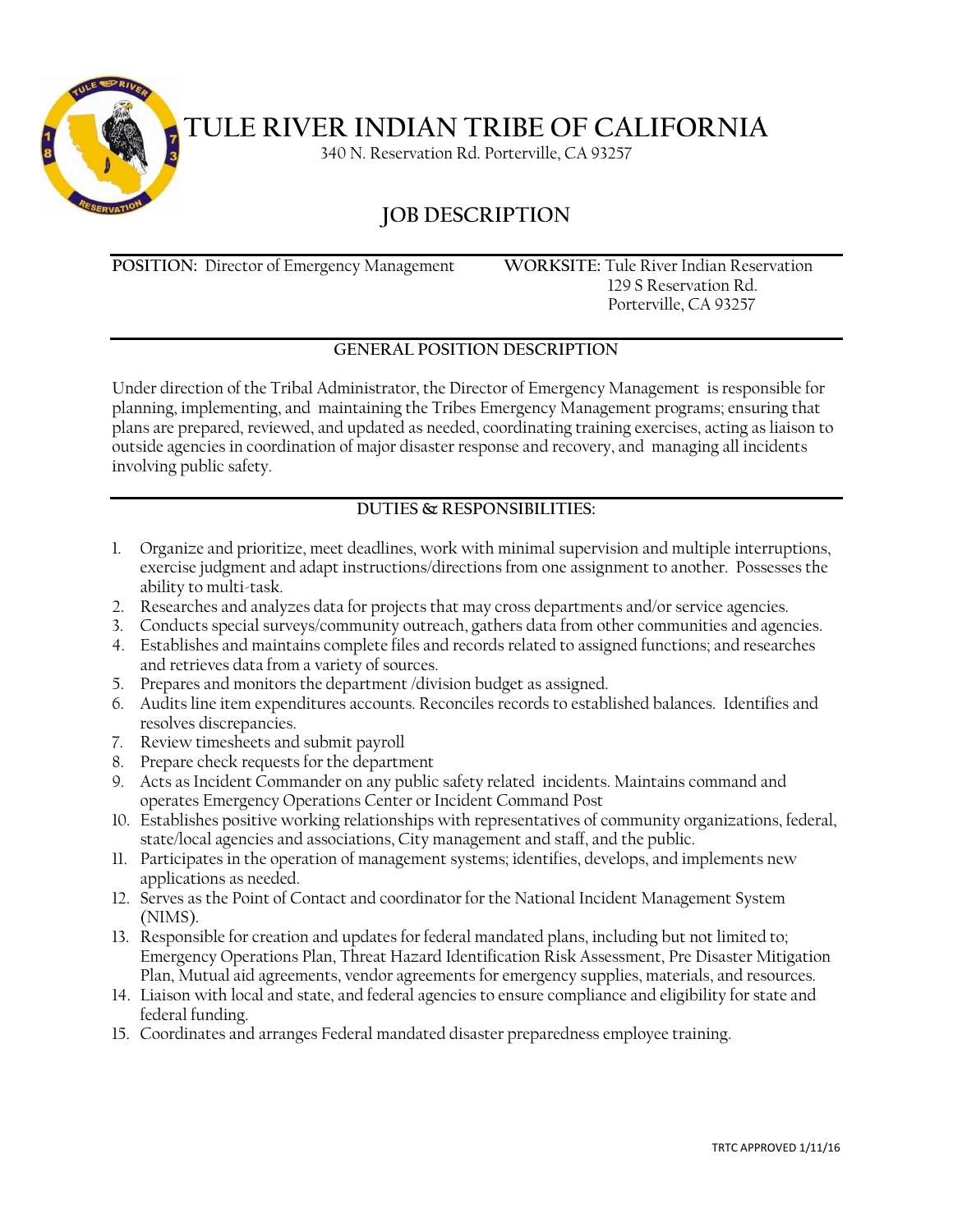### **KNOWLEDGE, SKILLS AND ABILITIES:**

- 1. Solid knowledge of various software programs such as Microsoft Office applications, Outlook, Publisher, Adobe, spreadsheets, and payroll tracking.
- 2. Knowledge of principals and practice of supervision and training.
- 3. Ability to supervise personnel and equipment under emergency condition effectively.
- 4. Ability to appraise an emergency situation and initiate an effective course of action quickly.
- 5. Ability to prepare clear, concise reports, evaluations, and communications.
- 6. Ability to establish and maintain an effective working relationship with management, staff, and the public.
- 7. Ability to establish and maintain effective working relationships with fellow employees, local, state, federal agencies.
- 8. Communicate effectively both orally and in writing.
- 9. Skills to develop and manage interagency emergency service programs.
- 10. Skills to formulate and develop policies and procedures for an emergency management system and emergency medical services system.
- 11. Skills to negotiate contracts.
- 12. Skills to organize and coordinate training programs.

#### **QUALIFICATIONS/REQUIREMENTS:**

- 1. Must possess Bachelors Degree in public or business administration, or a closely related field.
- 2. Two years of progressively responsible supervisory or administrative experience in the development and coordination of emergency services programs.
- 3. Must be able to lift a minimum of 50 lbs.
- 4. Must establish residency which reasonably permits employee to report, within 30 minutes to the Tule River Indian Reservation.
- 5. Must be professional, polite, and respectful towards all guests.
- 6. Must be able to handle extended hours when necessary.
- 7. Excellent interpersonal skills with demonstrated patience, tact and respect.
- 8. Must have knowledge of municipal budget preparation and analysis.
- 9. IS Independent Study courses and related ICS courses including; ICS 100 400, E or L 580 581, IS 700 – 800.
- 10. Advanced usage of the English language, grammar, spelling, punctuation, and vocabulary.
- 11. Must successfully complete a pre-employment drug/alcohol screen and background check.
- 12. Must possess a Valid California Driver's License, and be insurable through the Tribe.

#### **PHYSICAL DEMANDS**

Position requires prolonged sitting, standing, walking, crawling, reaching, grasping, repetitive hand movement, twisting, turning, kneeling, bending, squatting, and stooping in the performance of daily activities. The employee is occasionally required to climb and/or balance. Additionally the position requires near and far vision in proofreading correspondence and work related documents. Specific vision abilities required by this job include close vision, distance vision, color vision, peripheral vision, depth perception, and ability to adjust and focus. Acute hearing is required. This position may require the use of a self-contained breathing apparatus. Normally must be able to lift up to 50 pounds, and occasionally must be able to lift over 50 pounds. This job also may require the use of a vehicle, and an employee must be able to have those repetitive motions and coordination associated with operating a motor vehicle.